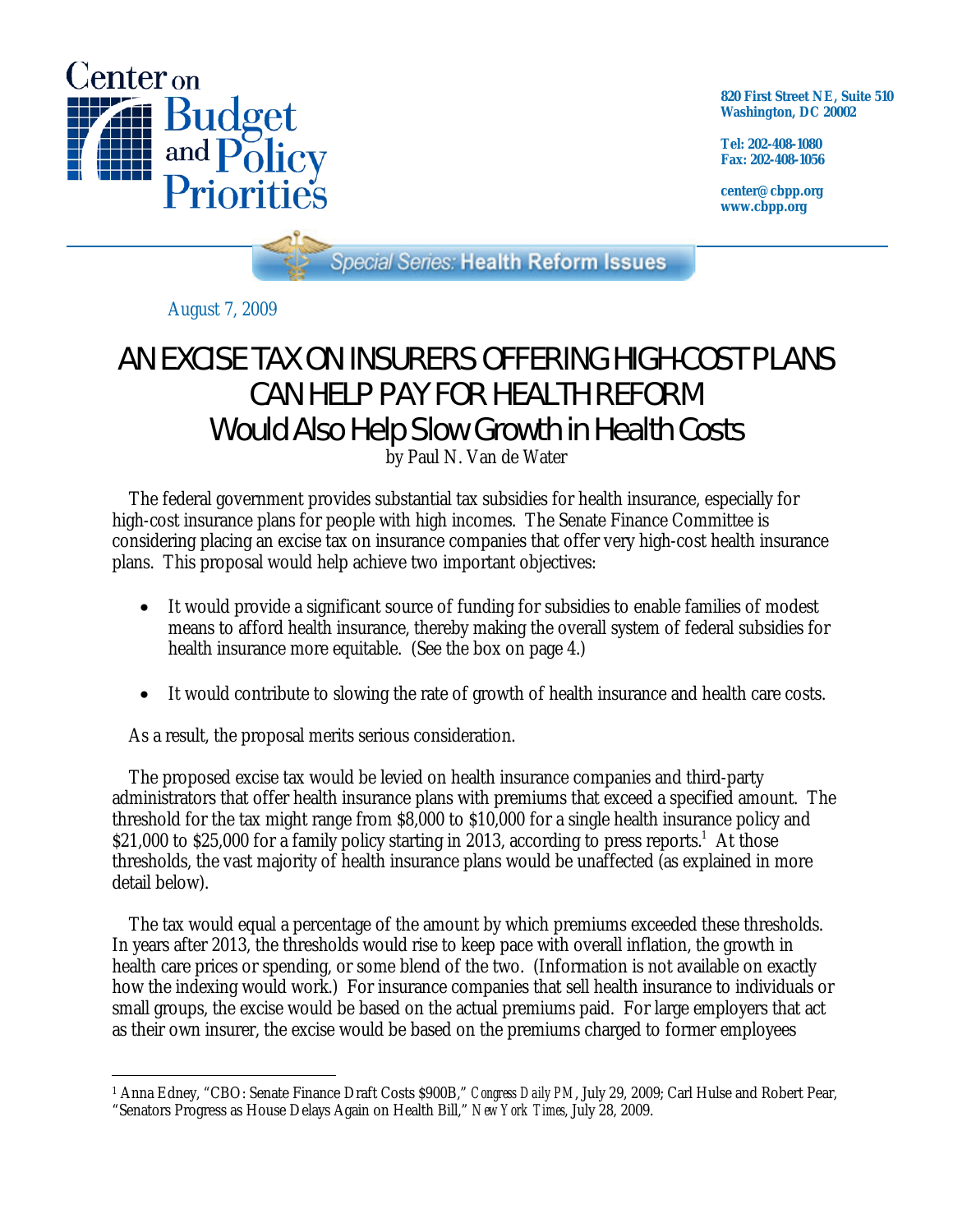eligible for continuation of coverage under the Consolidated Omnibus Budget Reconciliation Act of 1985 (COBRA).

 Consider, for example, an excise tax of 35 percent on insurers offering family policies that cost more than \$21,000. An insurer offering family policies that cost \$21,000 or less would pay no tax. If a policy cost \$22,000, the insurer would pay \$350 (35 percent of the \$1,000 excess over \$21,000) per policy. For a policy that cost \$25,000, the insurer would pay \$1,400 (35 percent of \$4,000).

**An excise tax on insurers offering high-cost plans can provide a significant source of financing for health reform.** Health reform legislation that seeks to attain universal coverage is likely to cost some \$1 trillion over 10 years. The White House has consistently stated that the legislation must be fully paid for. It announced on June 1 that "we are insisting that health reform be deficit neutral over the next five to 10 years, through scoreable offsets." Office of Management and Budget Director Peter Orszag declared that this requirement "is ironclad, no ambiguity, not up for negotiation."2

 The proposal to tax insurers offering high-cost plans would apparently raise about \$90 billion to \$180 billion in revenues over 10 years depending on where the thresholds are set, how they are indexed, and what tax rate is applied. Other revenue options also merit strong consideration — for example, maintaining the current value of itemized deductions for high-income taxpayers or placing an income tax surcharge on high-income individuals, as included in the House health reform bills, though Senate Finance negotiators have apparently rejected these approaches.<sup>3</sup>

 The remaining revenue provisions that the Finance Committee is discussing, along with savings from Medicare and Medicaid, will likely fall well short of paying for health reform that achieves universal or near-universal coverage that is affordable to families of modest means. As a result, if the proposed excise tax on insurers is not adopted, the Senate Finance Committee will be faced with making cutbacks elsewhere in the bill, such as in the subsidies for families with modest incomes, which may already be insufficient to make health insurance affordable for large numbers of low- and moderate-income Americans.4

 **The vast majority of health insurance plans would be unaffected by the proposal.** The typical American's health insurance costs far less than the level that would trigger the tax. In 2008, the average employer-sponsored health insurance plan was valued at \$4,704 for a single individual and \$12,680 for a family.<sup>5</sup> In the same year, the health insurance plan most commonly chosen by federal employees, including Members of Congress, cost \$5,387 for individual coverage and \$12,335

 $\overline{a}$ 

<sup>2</sup> See Peter R. Orszag, "A Belt and Suspenders Approach to Fiscally Responsible Health Reform," June 1, 2009, http://www.whitehouse.gov/omb/blog/09/06/01/ABeltandSuspendersApproachtoFiscallyResponsibleHealthReform, and Jonathan Weisman, "Jittery Bond Market Threatens President's Agenda," *Wall Street Journal*, May 30, 2009.

<sup>3</sup> Chuck Marr, *House Health Bill's High-Income Surcharge: A Reasonable Approach*, Center on Budget and Policy Priorities, July 30, 2009; Chuck Marr, *Maintaining Current Value of Itemized Deductions for High-Income Taxpayers Could Help Pay for Health Care Reform: Move Would Save \$68 Billion Over Ten Years,* Center on Budget and Policy Priorities, June 10, 2009.

<sup>4</sup> Judy Solomon, *Senate Finance Committee Faces Difficult Choices in Lowering Cost of Health Bill: Subsidy Changes Could Leave Some without Affordable Coverage,* Center on Budget and Policy Priorities, July 1, 2009.

<sup>5</sup> Kaiser Family Foundation and Health Research & Educational Trust, *Employer Health Benefits: 2008 Annual Survey*. The figures cited exclude the cost of coverage for retired workers.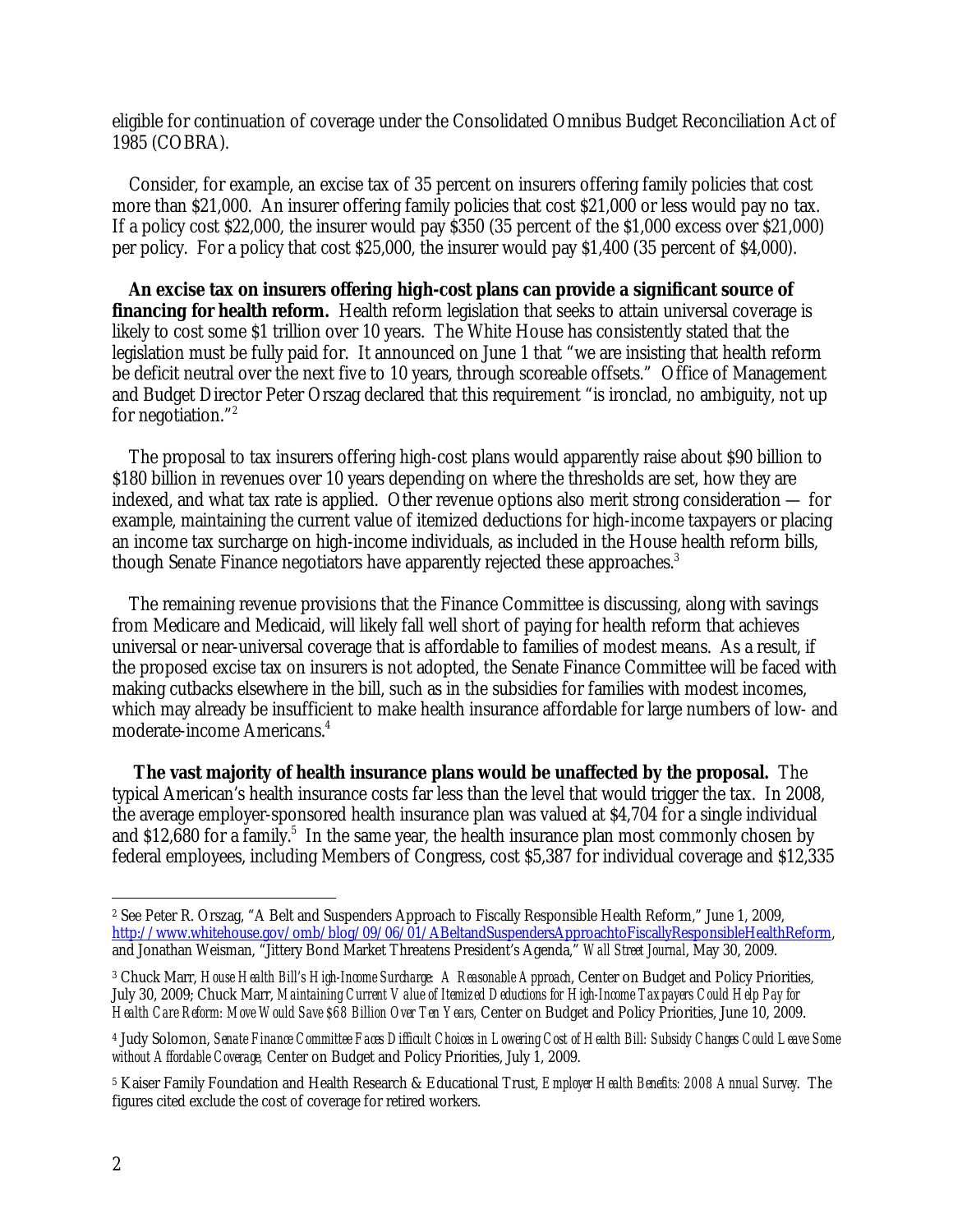for a family.<sup>6</sup> Allowing for the projected growth in overall health spending, about 90 percent of people in family plans will have premiums of less than \$21,000 in 2013 (the equivalent of about  $$16,800$  in 2008).<sup>7</sup> At the \$21,000 level, a plan would be about one-third more generous than the plan that Members of Congress have. If the threshold were set at \$25,000, it would exceed the premium level for Members of Congress by a very large amount and affect plans that fewer than 5 percent of Americans have. Depending upon the method selected for indexing the thresholds, a somewhat larger proportion of health insurance plans could be affected in later years.<sup>8</sup>

**The proposal would not affect the cost of health insurance for most people.** Insurers generally would pass on the cost of the excise tax to employers and workers in the form of higher premiums for the high-cost insurance plans that would be subject to the tax. The excise would give employers and employees with plans exceeding the thresholds for taxation an incentive to avoid the tax by moving toward more efficient or less expensive — but still comprehensive — coverage, and insurers would be encouraged to offer less costly plans. People with insurance plans below the thresholds would be unaffected. An insurer that offered both high- and low-cost plans generally could *not* increase premiums for both types of products, since it would have to compete for business with insurance companies that offered only low-cost plans not subject to the tax.

**The high-cost health insurance plans affected by the tax offer unusually generous benefits that are not available to most Americans.** What kinds of benefits do very high-cost insurance plans offer? The executive medical and dental program at Goldman Sachs, one of the nation's largest banks, has become the poster child for lavish health insurance plans. Goldman's top executives participate in a medical and dental plan that costs \$40,543 a year for each participant's family — *over three times* the national average — according to the *New York Times*. Paul Fronstin, director of the health research and education program at the Employee Benefit Research Institute, suggests that such extremely expensive plans are likely to have *no* co-payments or deductibles, *no* limits of virtually any sort on doctors or procedures, and *no* requirements for referrals.<sup>9</sup>

 As another example, the *Boston Globe* recently described a plan that costs \$20,400 a year for family coverage, about 60 percent above the national average. The plan provides \$450 annually towards gym memberships, or \$200 for home exercise equipment, and \$150 for yoga classes or nutritional counseling.10 It also requires no cost sharing for many procedures and services and only modest cost sharing for others. Depending on where the threshold is set, such a plan would either escape the tax entirely or be touched only lightly.

-

9 Leslie Wayne and David M. Herszenhorn, "A Bid to Tax Health Plans of Executives," *New York Times*, July 27, 2009.

<sup>6</sup> U.S. Office of Personnel Management, "Non-Postal Premium Rates for the Federal Employees Health Benefits Program," http://www.opm.gov/insure/health/rates/nonpostalffs2009.pdf, accessed August 4, 2009. Premiums for Blue Cross Blue Shield standard option.

<sup>7</sup> Kaiser Family Foundation, personal communication, and author's calculation.

<sup>8</sup> Possible indexes include the annual growth rate of national health expenditures (NHE) per person, the gross domestic product (GDP) per person, the medical component of the Consumer Price Index (CPI), or the overall CPI. Between 1990 and 2007, NHE per person grow by 5.9 percent per year, the medical CPI by 4.6 percent, GDP per person by 3.7 percent, and the overall CPI by 2.8 percent. If the thresholds grow more slowly than health insurance premiums, somewhat more plans will become subject to the excise tax over time. If that is done, the measure also will raise more revenue over time and exert more pressure over time to slow the growth of health insurance premiums and health care costs.

<sup>10</sup> Lisa Wangsness, "Healthcare overhaul could limit tax breaks on benefits," *Boston Globe*, July 4, 2009.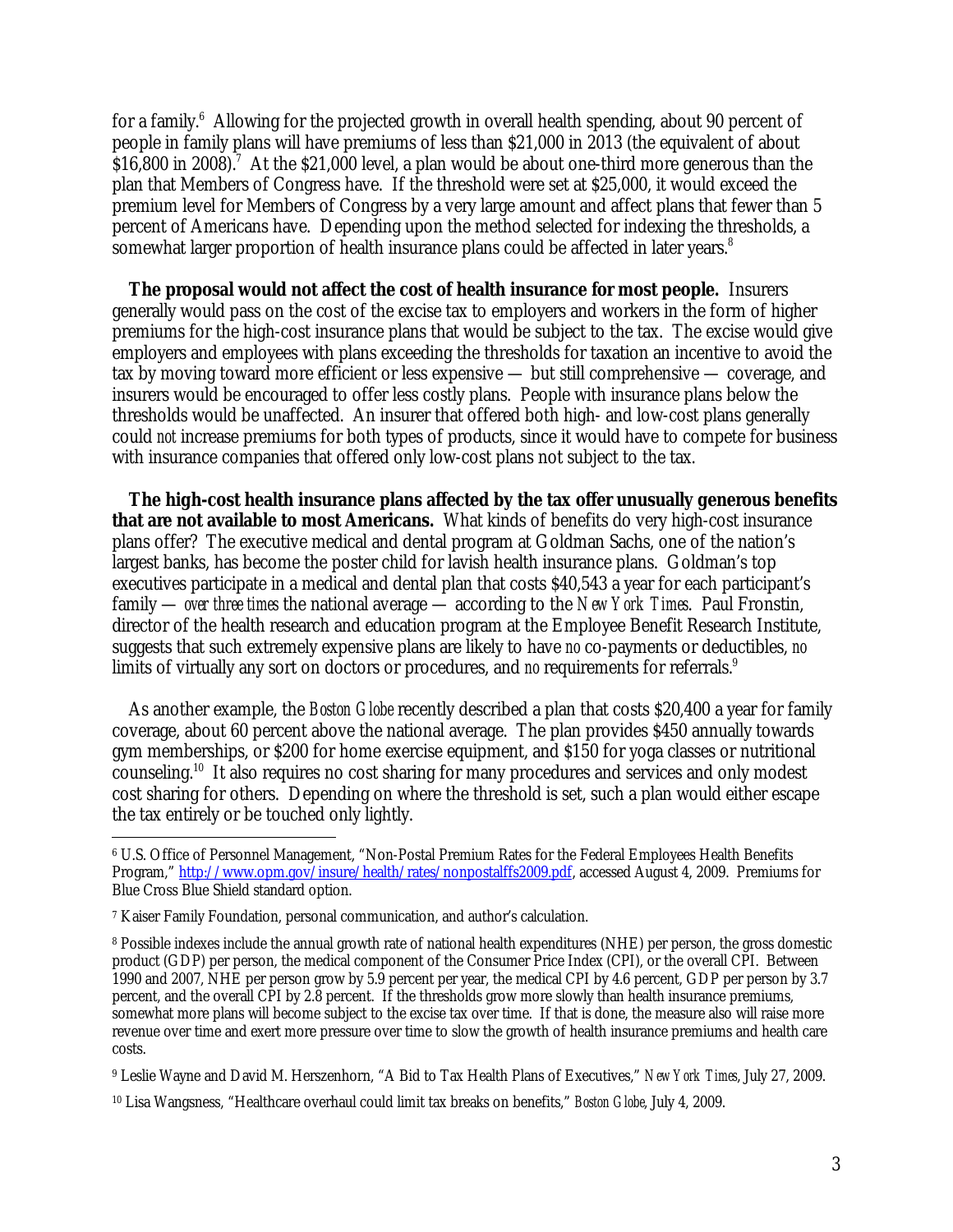People with high-cost health insurance plans such as these now receive substantial federal subsidies — especially if they are in high income-tax brackets — because, unlike most other forms of compensation, employer-provided health insurance benefits are excluded from an employee's taxable income for purposes of both income and payroll taxes. Placing an excise tax on insurers offering high-cost plans would generate revenues that could ensure more adequate health insurance subsidies for those who need them most, and thereby help to shrink the number of uninsured.

## **A Clear Choice on Federal Subsidies**

The debate over the merits of taxing high-cost, excessively generous insurance plans has highlighted Goldman Sachs's plan as an example. Goldman's 400 managing directors reportedly receive an average of \$40,543 in employer-provided health insurance annually. What has received less attention is how much of the cost the federal government pays. This compensation is provided tax-free. The same result would occur if the compensation were included as income and the government *sent each Goldman managing director a check for \$14,777 each year*.

For comparison, consider an illustrative family of three in which the father earns \$30,000 as an independent contractor for a small plumbing company and the mother earns \$25,000 from a small retailer. Neither small business provides health benefits. The couple has a daughter in second grade at the local public school and pays \$100 a week for child care after school and during the summer. The family lives in a modest home and pays \$1,000 a month in rent and \$250 in utilities. It owes \$2,312 in federal income taxes, \$6,502 in Social Security and Medicare taxes, and \$1,350 in state income taxes. It has two cars with payments of \$300 a month each, and pays \$2,000 a year in car insurance and \$1,000 a year for gasoline. It spends \$150 a week on groceries. The couple has avoided accruing any credit card debt, but they have no saving for retirement and no life insurance.

After paying these basic expenses, this typical family would have a little *less than \$500 a month* to cover any costs for clothes or shoes, car repairs or maintenance, household expenses, restaurant meals, and any hobbies or activities — *and all of the family's health expenses*.

Right now, the federal government pays \$14,777 to provide health insurance for each of Goldman Sachs's managing directors and pays nothing to provide health insurance for this middle-income family. The Administration and Congress face a clear choice: can we modestly reduce the extremely generous government subsidies provided to the Goldman bankers and others similarly situated to help pay for a subsidy worth a fraction of that amount to families of modest means?

**The proposal would not undermine employer-sponsored health insurance.** In the context of comprehensive health reform, taxing insurers that offer very high-cost plans can provide a significant source of financing while leaving in place most of the substantial existing tax incentives for employer-sponsored coverage. In addition, all of the leading health reform proposals, including the one that the Senate Finance Committee is developing, include a requirement that individuals obtain health insurance for themselves and their families. This requirement is important: faced with such a requirement, many workers would find employer-sponsored health insurance more attractive